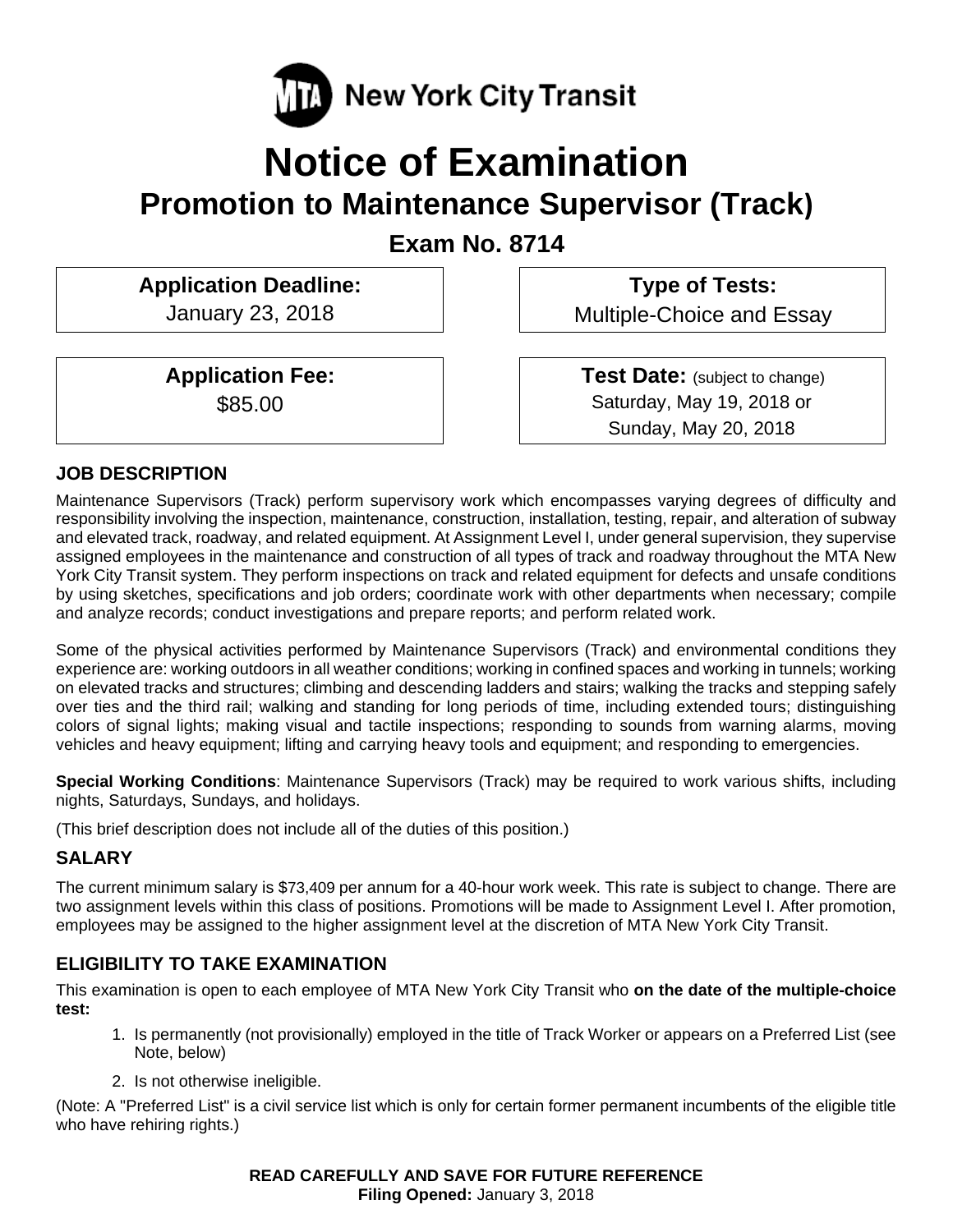## **ELIGIBILITY TO TAKE EXAMINATION (Continued)**

This examination is also open to employees who were appointed to an eligible title pursuant to New York State Civil Service Law, section 55-a, and who meet all other eligibility requirements.

You are responsible for determining whether you meet the eligibility requirements for this examination prior to submitting the *Application*. If you do not know if you are eligible, check with **your department's Human Resources representative**. You may be given the test before we verify your eligibility. If you are marked "Not Eligible," your application fee will **not** be refunded and you will **not** receive a score.

This examination is **not** open to employees of MaBSTOA or MTA Bus Company, or to employees of MTA agencies other than MTA New York City Transit.

#### **REQUIREMENTS TO BE PROMOTED**

**Probationary Period:** At the time of promotion, you must have completed your probationary period in the eligible title of Track Worker indicated in the above "Eligibility to Take Examination" section, and you must be permanently employed in that title or your name must appear on a Preferred List for the title. Additionally, you must have served permanently in the eligible title for at least one year. Time served prior to a break in service of more than one year will not be credited.

**Drug Screening Requirement:** You must pass a drug screening in order to be promoted.

### **HOW TO SUBMIT AN APPLICATION AND PAY THE APPLICATION FEE**

If you believe you meet the eligibility requirements, by the last day of the application period submit an *Application* online unless you are requesting a Fee Waiver. Applicants who wish to request a Fee Waiver should refer to the "How to Submit an *Application* When Requesting a Fee Waiver" section below. *Applications* will **not** be accepted in person.

**Application Fee**: This fee is generally not refundable. Under special circumstances, you may be entitled to a refund. You should refer to the Department of Citywide Administrative Services (DCAS) General Exam Regulations to determine if you are entitled to a refund prior to requesting a refund. You can refer to the bottom of the last page of this Notice of Examination for instructions on how to obtain a copy of the DCAS General Exam Regulations.

#### **Online Applications:**

1. Apply using the "BSC" employee portal at: www.mymta.info by the last day of the application period.

2. You must pay the *Application* fee via payroll deduction. Applicants who request a fee waiver must apply by mail.

3. You will be sent a confirmation email after you complete your *Application* and pay the *Application* fee.

Save your confirmation numbers for future reference and proof of filing an *Application*.

Computers with internet access are available on a limited basis at branches of the New York Public Library, the Brooklyn Public Library and the Queens Library to patrons with a valid library card.

## **HOW TO SUBMIT AN APPLICATION WHEN REQUESTING A FEE WAIVER**

Applicants who wish to request a Fee Waiver must obtain an *Application* in person at the MTA New York City Transit Exam Information Center as indicated below and must submit the *Application* and required forms by mail to the address in the Correspondence section below **by the last day of the application period.**

MTA New York City Transit will not accept applications in person. Additional information on requesting an application fee waiver is available with the *Application*.

**MTA New York City Transit Exam Information Center**: Open Monday through Friday, from 9 AM to 3 PM, in the lobby at 180 Livingston Street, Brooklyn, New York. Directions: take the A, C, F or R trains to the Jay Street-Metro Tech Station, or the 2, 3 or G trains to the Hoyt Street Station.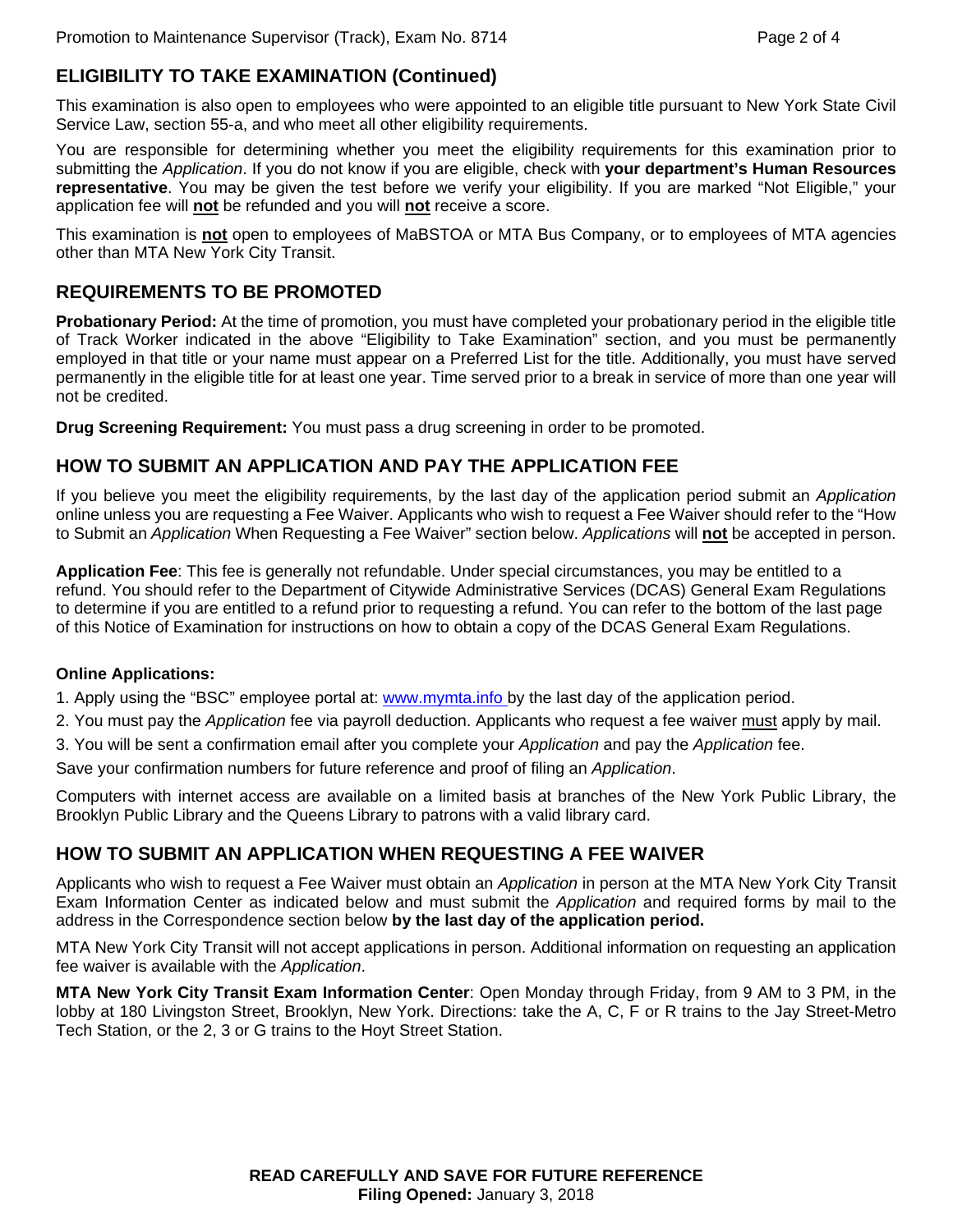#### **ADMISSION LETTER**

An *Admission Letter* will be mailed to you about 10 days before the first date of the multiple-choice test. If you do not receive an *Admission Letter* at least 4 days before the multiple-choice test date, you may obtain a duplicate letter at the MTA New York City Transit Exam Information Center (as indicated above). A paper copy of the *Admission Letter* is your ticket for admission to the multiple-choice test.

Employees **must** keep their official mailing address **up to date.** Only the address on file with the MTA Business Service Center will be used to mail correspondence, including the *Admission Letter.* 

### **THE TEST**

You will be given a competitive multiple-choice test and a qualifying essay test. The tests will be given in a single session on the same day. A score of 70% is required to pass the multiple-choice test. Your score on the multiplechoice test will determine 85% of your final score. Your seniority will determine the remaining 15%. You must pass the multiple-choice test and the qualifying essay test to have your seniority credited. Your seniority score will be 70 plus ½ point for each three months of completed, permanent, continuous service with an agency under the jurisdiction of the Commissioner, Department of Citywide Administrative Services, in competitive class titles. Your service will be credited through the date of the multiple-choice test up to a maximum of 15 years. Time served prior to a break in service of more than one year will not be credited.

Veterans' or Disabled Veterans' Credit will be granted only to eligible passing candidates who request that they be applied. Veterans' or Disabled Veterans' Credit should be requested at the time of application, but **must** be requested before the date the eligible list is established. Claims for Veterans' or Disabled Veterans' Credit cannot be made once the eligible list is established.

The multiple-choice test may include questions on: track components; track construction; track, track component installation, roadway and related equipment installation, inspection, maintenance and repair procedures; MTA New York City Transit rules and regulations; principles of supervision; flagging and safe work practices; job-related measurements and computations; interpreting drawings and sketches; and other related areas.

The qualifying essay test will require candidates to write one or more reports based on information provided on the day of the test. Candidates will be evaluated on their ability to write concisely, comprehensively and clearly using good grammatical form. Only those candidates who achieve a passing score on the multiple-choice test will have their qualifying essay test rated.

#### **TEST ADMINISTRATION GUIDELINES**

**Warning:** You are not permitted to enter the test site with cellular phones, smart watches, beepers, pagers, cameras, portable media players, or other electronic devices. Calculators are permitted; however, they must be hand-held, battery or solar powered, numeric only. Calculators with functions **other than** addition, subtraction, multiplication and division **are prohibited**. Electronic devices with an alphabetic keyboard or with word processing or data recording capabilities such as planners, organizers, etc. are prohibited. If you use any of these devices in the building at any time before, during or after the test, you may not receive your test results, your test score may be nullified, and your application fee will not be refunded.

You may not have any other person, including children, present with you while you are being processed for or taking the test and no one may wait for you inside of the test site while you are taking the test.

**Leaving:** You must leave the test site once you finish the test. If you leave the test site after being fingerprinted but before finishing the test, you will not be permitted to re-enter. If you disregard this instruction and re-enter the test site, you may not receive your test results, your test score may be nullified, and your application fee will not be refunded.

**Proof of Identity:** You must present your MTA New York City Transit employee ID when you arrive to take the test.

#### **THE TEST RESULTS**

If you pass the multiple-choice test and the qualifying essay test and are marked eligible, your name will be placed in final score order on an eligible list and you will be given a list number. You will be notified by mail of your test results. If you meet all requirements and conditions, you will be considered for promotion when your name is reached on the eligible list.